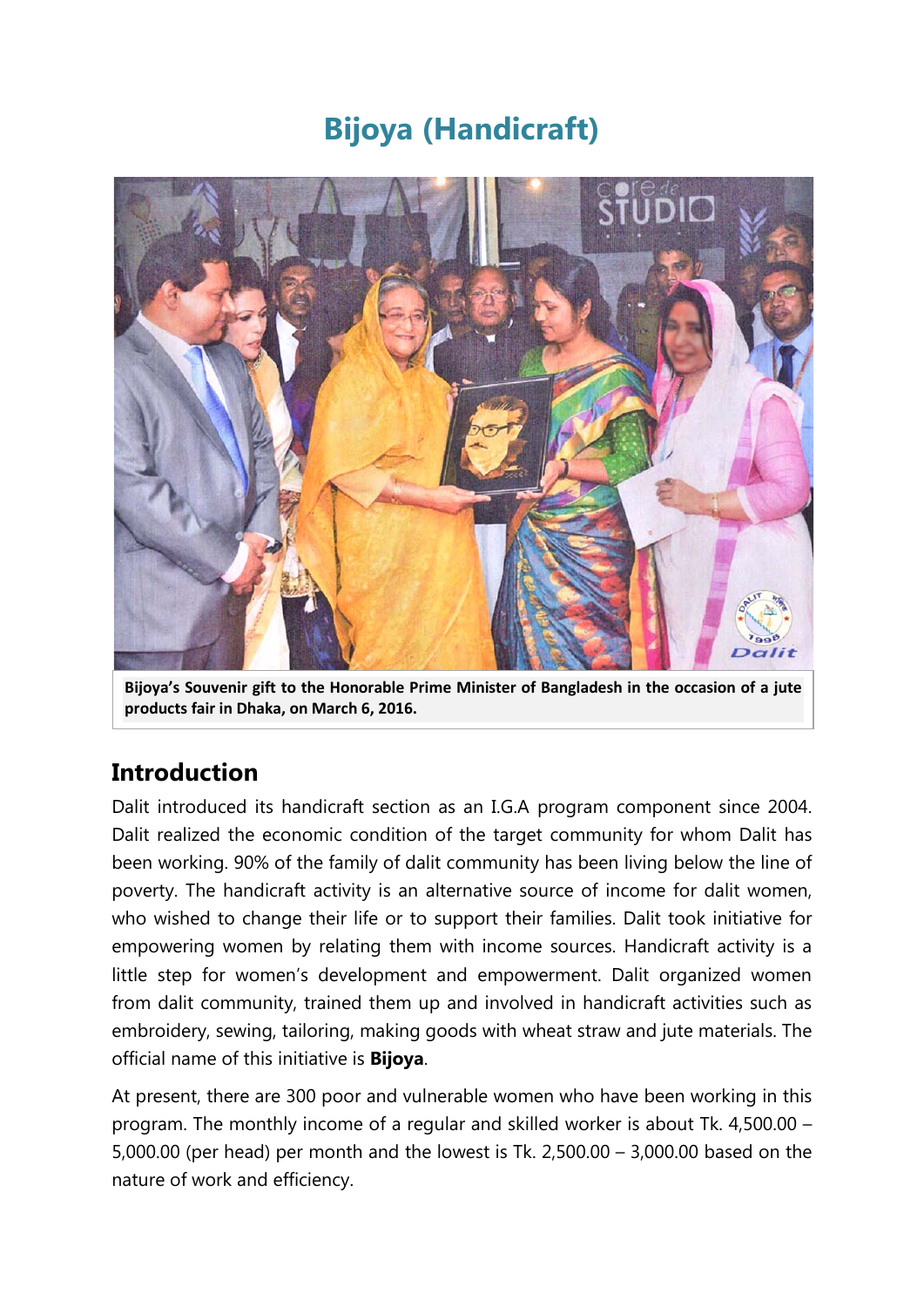# **Products**

Bijoya basically makes products with 3 types of ingredients/ materials, which are as follows:

| <b>Ingredients/ materials</b> | <b>Types of products</b>                                                                                                                                                                                            |
|-------------------------------|---------------------------------------------------------------------------------------------------------------------------------------------------------------------------------------------------------------------|
| Jute                          | Rope, Wall-mat, Natural sights, Animals, Prominent<br>pictures, Invitation cards, Folder, Jute-bags, School bags,<br>Shopping bags, Money bags, Table-mat.                                                          |
| <b>Cloth</b>                  | Sarees with color, embroideries, Panjabi, Fatua, Shirt,<br>Cushion-covers, Sofa-mat, Table-mat, Bed sheets, Pillow<br>cover, Poet-bag, Ladies-purse, Handkerchief, Nakshi<br>Kantha (embroidered quilt), scarf etc. |
| <b>Wheat straw</b>            | Natural sights, Animals, Prominent pictures, Invitation<br>cards.                                                                                                                                                   |



### **Training**

Bijoya is promised to create employment opportunities for the destitute, disadvantaged, abandoned and disabled women in the society. Bijoya wants to make their hands productive and for this purpose, training has always been found to unlock the potential. Bijoya provides training on: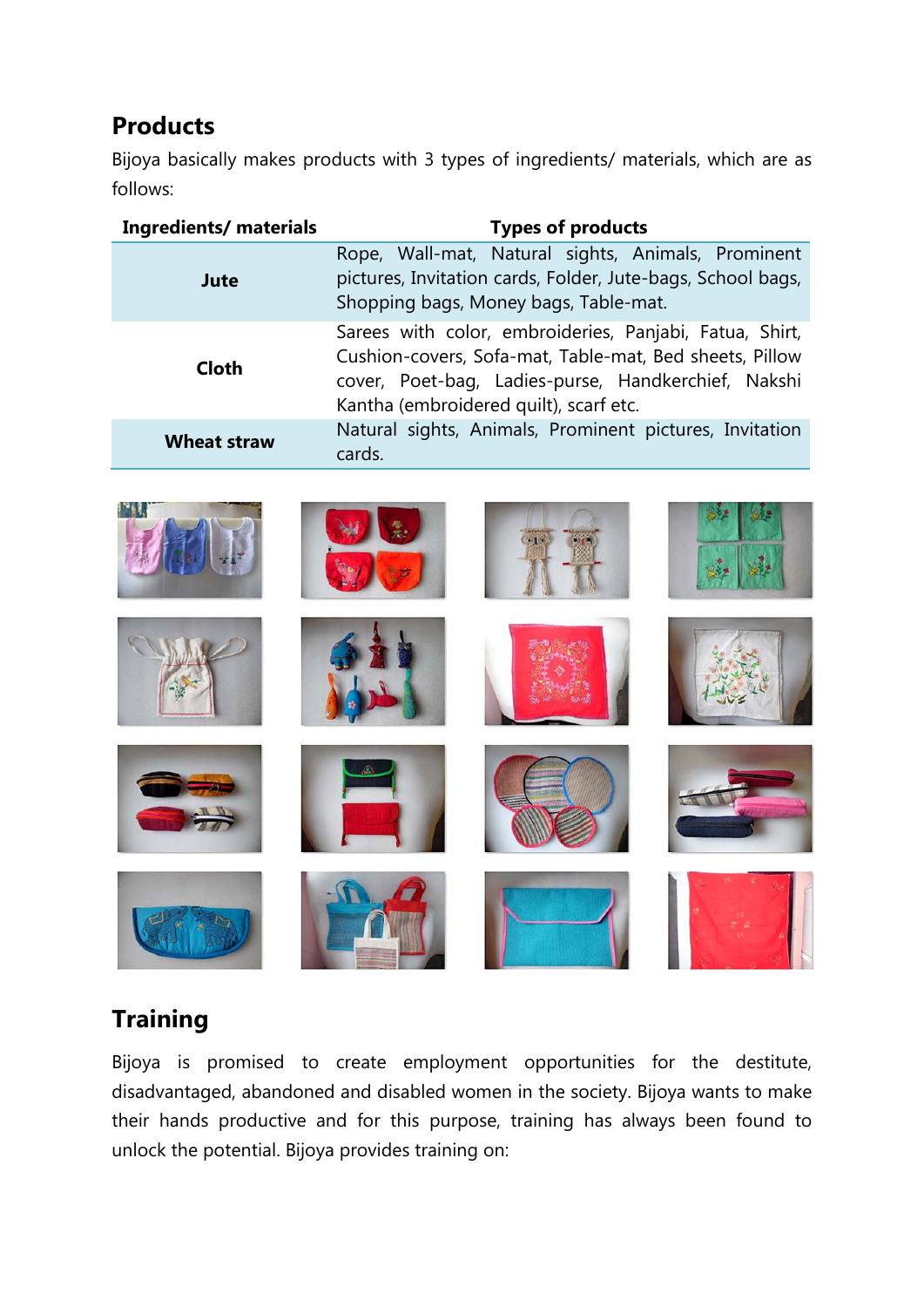- Nakshi Kantha (embroidered quilt), Bed sheet, fatua, panjabi and saree designing
- Wall-mats, portrait production
- Rope manufacturing, Bag production and designing
- Wheat straw based show piece designing and production
- Quality control and marketing etc.



Bijoya also trying to rehabilitate socially the sex workers of Banishanta Brothel, Dacope, Khulna by providing training and creating an alternative job for them. A number of 20 sex workers are now working under the supervision of Bijoya program. They are making ropes and jute-based products with the raw materials support, served by Bijoya.